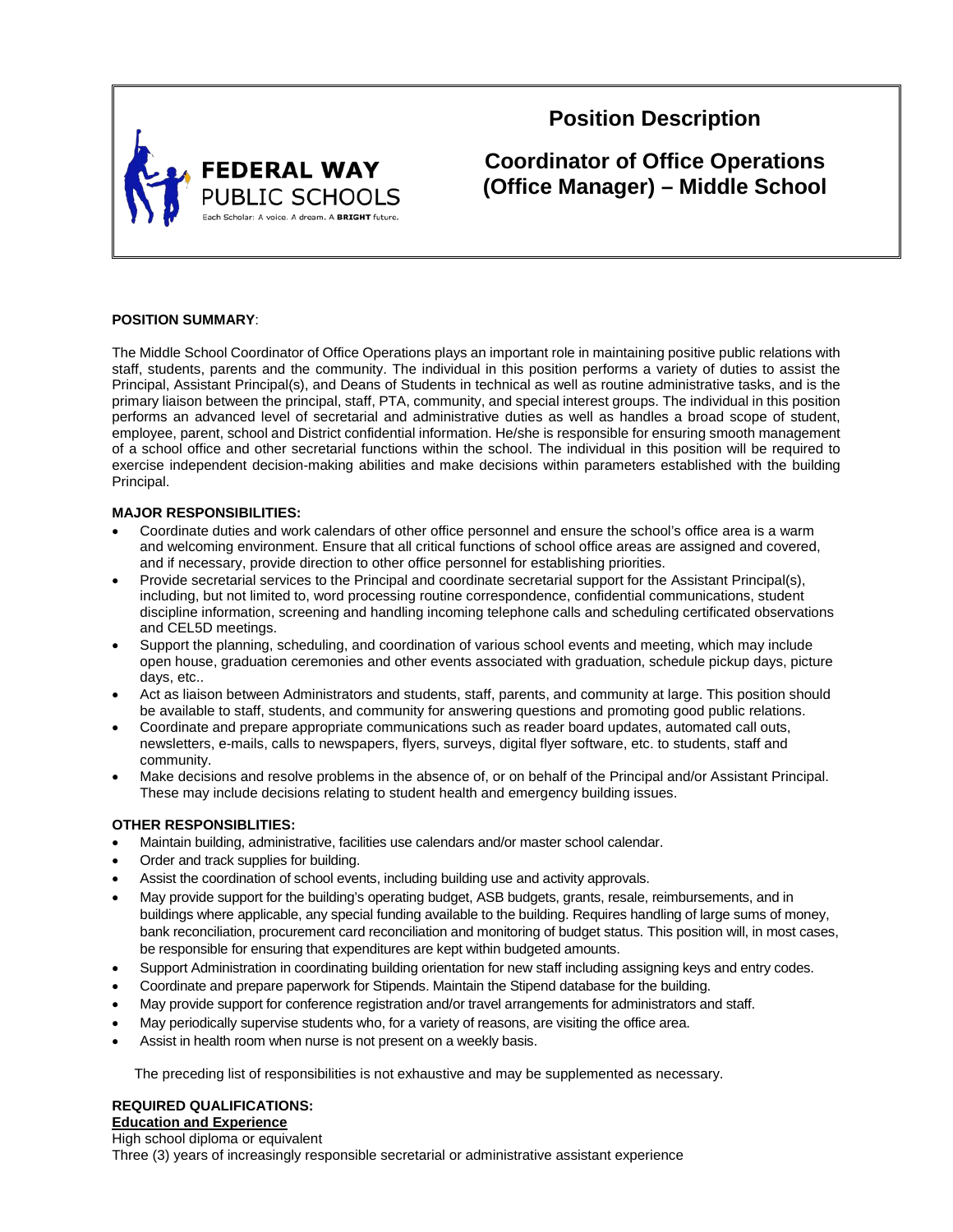## **ADDITIONAL REQUIREMENTS:**

Work scheduled hours on a consistent basis

#### **PREFERRED QUALIFICATIONS:**

Associate's Degree

## **CONDITION OF EMPLOYMENT:**

Criminal background clearance Valid Washington State Driver's License

# **KNOWLEDGE OF:**

School board policies and procedures The District's current integrated accounting system The District's Student Information software Microsoft Word and Excel Publishing software Database Management Leadership skills and best practices in managing people

## **ABILITY TO:**

Organize and perform job responsibilities efficiently and independently without close supervision and able to pay strict attention to detail

Speak, read and follow written or verbal communications: able to proofread

Practice effective safety and security within individual work routines

Develop and maintain positive customer relations with staff, students, parents, and service providers

Work collaboratively with District staff and promote teamwork with co-workers

Practice ethical and professional standards of conduct including the requirements of confidentiality

Relate effectively with parents, staff, students and the public in a multicultural and multiracial community

Gain proficiency with the District's Integrated Accounting System

Gain proficiency with the District's Student Information software

Demonstrate proficiency using an e-mail system and willingness and ability to reach a high level of proficiency with the District's current e-mail system

Operate a variety of modern office equipment including microcomputers and related software

Exhibit proper telephone etiquette

Remain flexible; able to cope with frequent interruptions as part of a daily routine, to multi-task and shift priorities to meet required deadlines

Cope with and assist angry or distraught students, parents, and other community members

Abide by Federal Way Public Schools' Policies and Procedures

Perform job responsibilities with or without reasonable accommodations

# **REQUIRED KNOWLEDGE, SKILLS AND ABILITIES RELATED TO CULTURAL COMPETENCE AND EQUITY:**

Knowledge/awareness of own cultural identity and how this influences behavior, and desire to learn about the cultural identity of others.

Ability to establish and nurture an environment that promotes cultural competence and equitable treatment of staff, students, and patrons of the District.

Ability to understand and hold self and others accountable for promoting the Federal Way Public Schools' commitment to "All Means All".

Ability to recognize that each person is a unique individual even as we celebrate their group cultural heritage.

**PHYSICAL DEMANDS:** The physical demands described here are representative of those that must be met by an employee to successfully perform the essential functions of this job. Reasonable accommodations may be made to enable individuals with disabilities to perform the essential functions.

While performing the duties of this job, the employee will regularly stand and walk, bend neck and back, use hands for repetitive grasping and pushing/pulling. The employee may occasionally be required to squat, kneel, and use hands for fine manipulation. The employee will constantly be required to sit for extended periods of time and use a computer screen and keyboard, and occasionally be required to climb stairs/ladder, lift and reach overhead, crawl, and lift/carry. The employee must constantly lift/carry up to 5 pounds and must frequently lift /carry up to 10 pounds. The employee will occasionally lift/carry a maximum of 20 lbs. The employee is occasionally required to push/pull a maximum weight of 100 pounds.